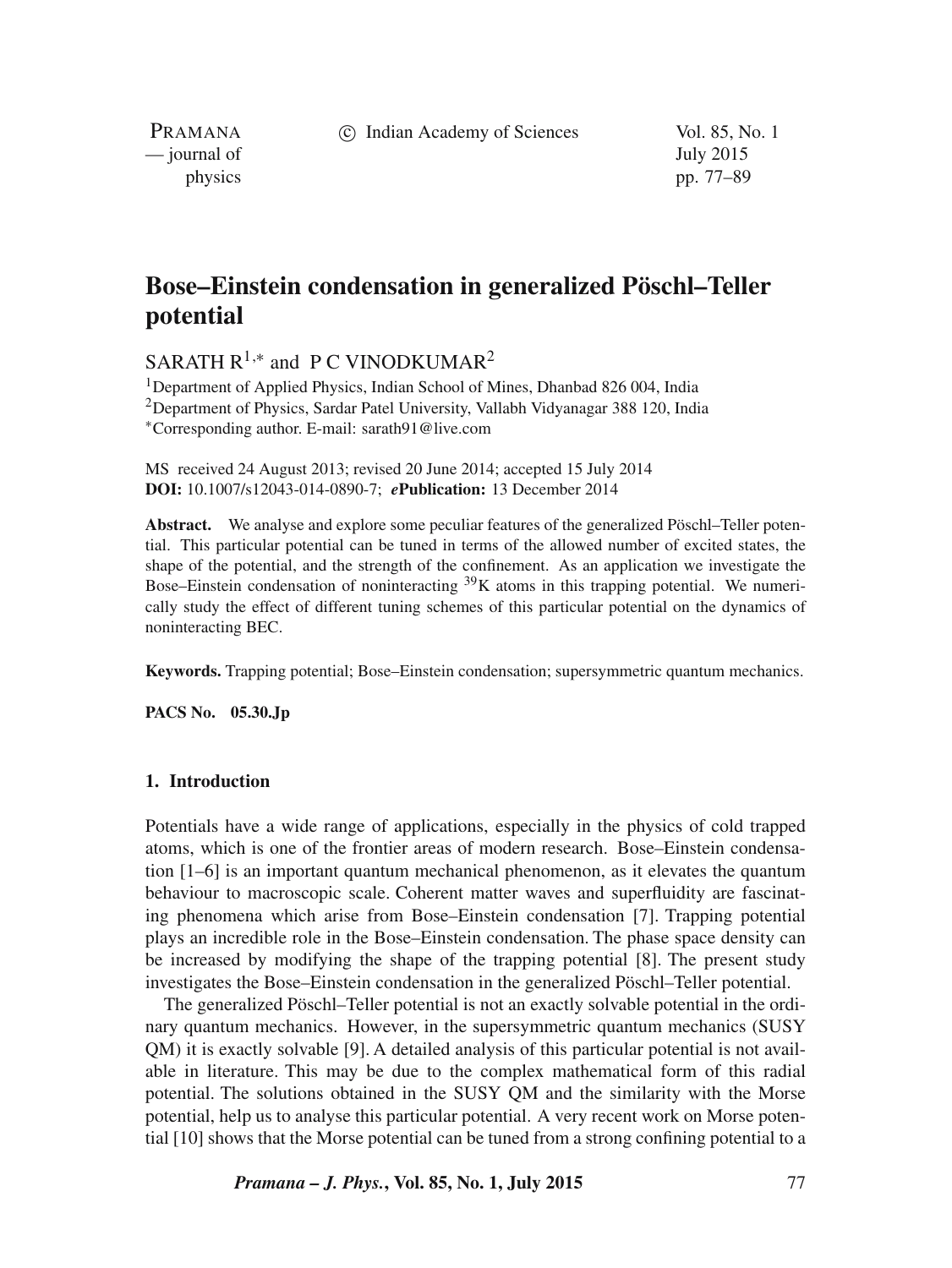free particle one. We aim to modify the generalized Pöschl–Teller potential in a similar way, so that we can study the dynamics of the noninteracting BEC with the evolution of the potential.

Two-body interaction is very important in the context of Bose–Einstein condensation [11,12]. The most attractive candidates like  $^{23}$ Na and  $^{87}$ Rb, which favour the preparation process through their collision properties, have strong repulsive interaction [4,5,12]. However, in the current scenario, an ideal Bose–Einstein condensate is very important. It is not only just because switching off the interatomic interaction makes the system simpler, but also because of its practical applications. The use of ideal Bose–Einstein condensate for the study of Anderson localization explores new interests in physics [12–14]. Introduction of even a weak interaction to the systems for such studies can hide the underlying physics of interest [12]. An ideal BEC would be an excellent candidate for the study of matter–wave interferometry, one of the promising field in modern physics  $[12,15-17]$ . An atomic gas of <sup>39</sup>K is a good choice for such studies of ideal BEC. In the present article, we discuss the Bose–Einstein condensation of noninteracting  $39K$  atoms in the generalized Pöschl–Teller potential.

The paper is organized in four parts. In the second part we analyse the generalized Pöschl–Teller potential and different possible tunings. In the third part we employ this potential and its features for the study of noninteracting BEC. In the fourth and the last section we draw important conclusions of the present study.

### **2. Generalized Pöschl–Teller potential**

In SUSY QM, we shift the potential to make the ground-state energy zero, without any loss of generality. We begin our discussion by considering the shifted generalized Pöschl– Teller potential [9], which is a central potential, given as

$$
V(r) = A2 + (A2 + B2 + A\alpha)\text{csch}2(\alpha r)
$$
  
-B(2A + \alpha) coth( $\alpha r$ )csch( $\alpha r$ ) (1)

where  $A < B$  and A, B,  $\alpha > 0$ . By SUSY QM its energy eigenvalue is given [9] as

$$
E_n = A^2 - (A - n\alpha)^2 \tag{2}
$$

with the quantum number,  $n = 0, 1, 2, \ldots$  Here the potential and energy eigenvalue are given in the units  $\hbar = 2m = 1$ .

First-order energy difference, i.e. the energy difference between two consecutive energy levels  $E_n$  and  $E_{(n+1)}$ , is obtained as

$$
\Delta'_n = 2A\alpha - \alpha^2(2n+1). \tag{3}
$$

The second-order energy difference is defined as the difference between two consecutive first-order differences, and is obtained as

$$
\Delta_n'' = -2\alpha^2 < 0. \tag{4}
$$

So, eq. (3) restricts the number of physically allowed excited states as  $\Delta'_n$  cannot be negative. Thus, the choice of  $A/\alpha$  restricts the maximum value of n for excited states of the system and is given by

$$
n_{\max} = \frac{A}{\alpha} - \frac{1}{2} \ge 0. \tag{5}
$$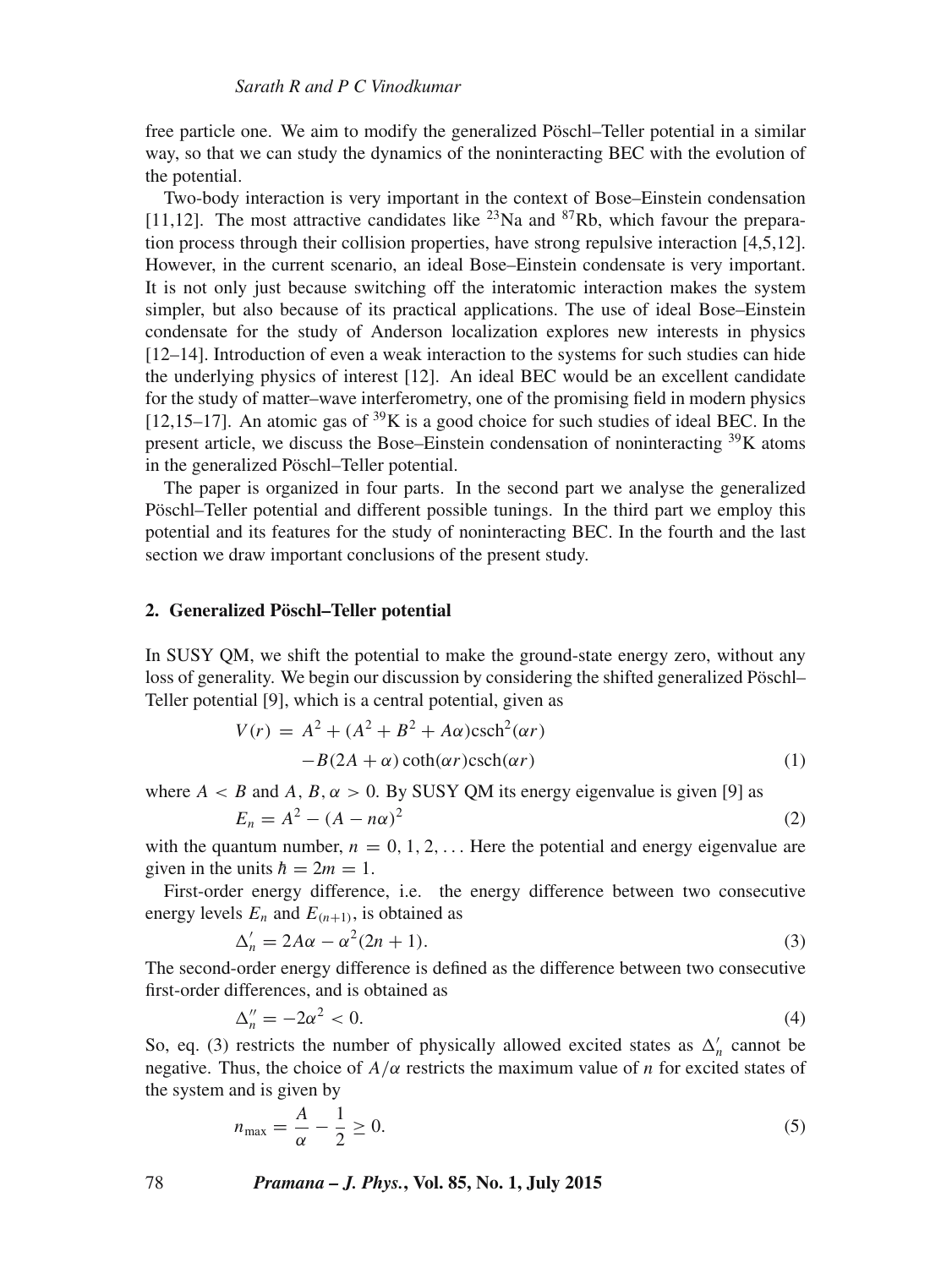For all the choices of  $n > n<sub>max</sub>$ , the first-order energy difference will be negative and it represents an unphysical situation where  $E_{n+1} < E_n$ . As *n* starts with zero,  $n_{\text{max}}$  is the number of excited states,  $n_{\text{exc}}$ . As  $n_{\text{exc}}$  represents an integer and to make sure that eq. (5) results in an integer value, we rewrite eq. (5) as

$$
n_{\text{exc}} = \frac{A}{\alpha} - 1\tag{6}
$$

such that, even if  $A/\alpha$  is a fraction, we shall approximate it to the very next integer, irrespective of the fractional part. This approximation is validated by looking into the nodes of the wave function given by [9],

$$
\psi_n = N_n(\cosh(\alpha r) - 1)^{((B-A)/2\alpha)}(\cosh(\alpha r) + 1)^{((-B-A)/2\alpha)} \times P_n^{((B/\alpha)-(A/\alpha)-(1/2),(-(B/\alpha)-(A/\alpha)-(1/2)))}(\cosh(\alpha r))
$$
\n(7)

for each *n*. The special function in eq. (7) is the Jacobi polynomial and  $N_n$  is the normalization constant. Equation (6) practically is a very important relation, as we can set the number of allowed energy excited states for the system by tuning the parameters A and  $\alpha$ . So, unlike other potentials used for BEC, here we can tune the number of allowed energy states.

For a chosen physical system, we consider the time-independent Schrödinger equation,

$$
-\frac{\hbar^2}{2m}\nabla^2\psi + V(r)\psi = E\psi,
$$
\n(8)

where  $V(r) = V'(r) + V_0$ .  $V(r)$  is the shifted generalized Pöschl–Teller potential (eq. (1) represents it in the dimension  $\hbar = 2m = 1$ ,  $V'(r)$  is the actual generalized Pöschl–Teller potential and  $V_0$  is a constant so that the ground-state energy will be shifted appropriately to zero. Equation (8) can be reduced to

$$
-\nabla^2 \psi + \frac{2m}{\hbar^2} V(r)\psi = \frac{2m}{\hbar^2} E\psi.
$$
 (9)

Here  $(2m/\hbar^2)V(r)$  is given by eq. (1). Hence, the shifted generalized Pöschl–Teller potential in the dimension of energy is given as

$$
V(r) = \frac{\hbar^2}{2m}(A^2 + (A^2 + B^2 + A\alpha)\text{csch}^2(\alpha r)
$$

$$
-B(2A + \alpha)\coth(\alpha r)\text{csch}(\alpha r)).
$$
 (10)

From eq. (10) we obtain the actual generalized Pöschl–Teller potential  $V'(r)$  and the constant  $V_0$  as

$$
V'(r) = \frac{\hbar^2}{2m}((A^2 + B^2 + A\alpha)\text{csch}^2(\alpha r)
$$

$$
-B(2A + \alpha)\coth(\alpha r)\text{csch}(\alpha r))
$$
(11)

$$
V_0 = \frac{\hbar^2}{2m} A^2.
$$
 (12)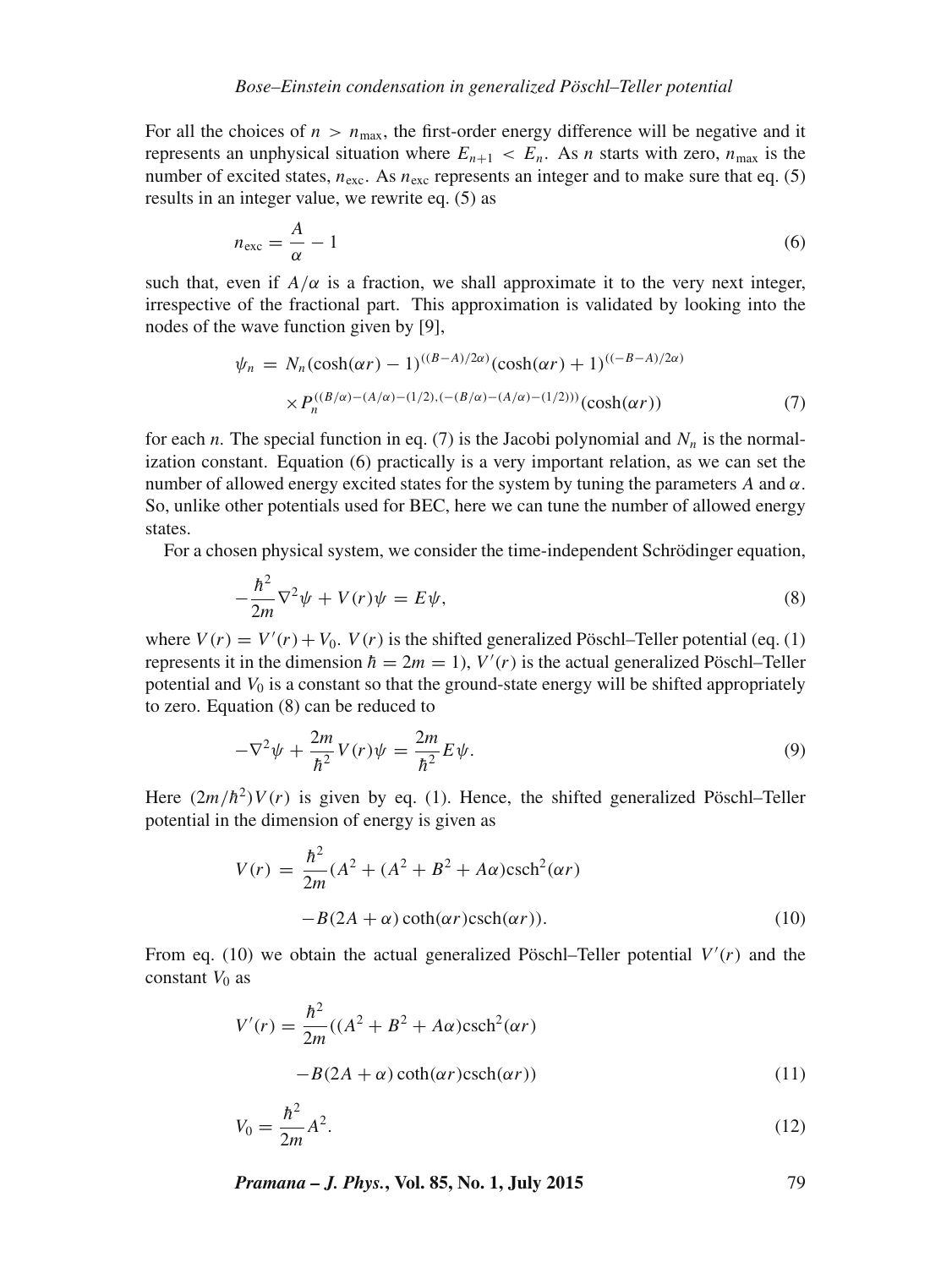$(2m/\hbar^2)E$  is given by eq. (2). Hence, the energy eigenvalue for the shifted generalized Pöschl–Teller potential, in the dimension of energy is

$$
E_n = \frac{\hbar^2}{2m} (A^2 - (A - n\alpha)^2).
$$
 (13)

The energy eigenvalue for the actual system is given by

$$
E'_n = E_n - V_0. \tag{14}
$$

This can be obtained as

$$
E_n' = -\frac{\hbar^2}{2m}(A - n\alpha)^2.
$$
 (15)

By the relation given in eq. (6), the energy eigenvalue for the actual system can be expressed as

$$
E'_n = -\frac{\hbar^2}{2m}\alpha^2(n_{\text{exc}} - n + 1)^2,\tag{16}
$$

where  $n_{\text{exc}}$  is the number of excited states and n is the quantum number as mentioned above.

It can easily be seen that for the choices of the parameters  $B$ , the shape of the potential can be tuned. For this we take  $B$  as

$$
B = A + \beta \alpha,\tag{17}
$$

where  $\beta$  is a dimensionless number. By tuning  $\beta$  we can tune the shape of the potential. For  $0 < \beta < 1$ , i.e.,  $A < B < (A + \alpha)$ , the shape of the generalized Pöschl–Teller potential in three dimensions looks like a funnel. For  $\beta > 1$ , i.e.,  $B > (A + \alpha)$ , the shape of the potential is so much similar to the shape of the Morse potential.

By the relations (6) and (17), the shifted generalized Pöschl–Teller potential given in eq. (10) can be represented as

$$
V(r) = \frac{\hbar^2}{2m} (\alpha^2 ((1 + n_{\text{exc}})^2 - (3 + 2n_{\text{exc}})(1 + n_{\text{exc}} + \beta) \coth(r\alpha) \text{csch}(r\alpha) + (3 + 5n_{\text{exc}} + 2n_{\text{exc}}^2 + 2(1 + n_{\text{exc}})\beta + \beta^2) \text{csch}^2(r\alpha))
$$
(18)

For  $\beta = 1$ , the potential given in eq. (12) will reduce to

$$
V(r) = \frac{\hbar^2}{2m} \left( \frac{1}{2} \alpha^2 \left( 2(1 + n_{\text{exc}})^2 - (2 + n_{\text{exc}})(3 + 2n_{\text{exc}}) \text{sech}^2 \left( \frac{\alpha r}{2} \right) \right) \right).
$$
\n(19)

Dimensional analyses of eq. (1) show that A, B and  $\alpha$  have the dimension of [Length]<sup>-1</sup>. A very recent study of BEC in Morse potential [10] defines the argument part, i.e., the inverse confining length of the Morse potential as

$$
\alpha = \sqrt{\frac{8mD}{\eta^2 \hbar^2}}.\tag{20}
$$

Considering the significant similarity of the generalized Pöschl– Teller potential to the Morse potential, we take  $\alpha$ , the inverse confining length of the generalized Pöschl–Teller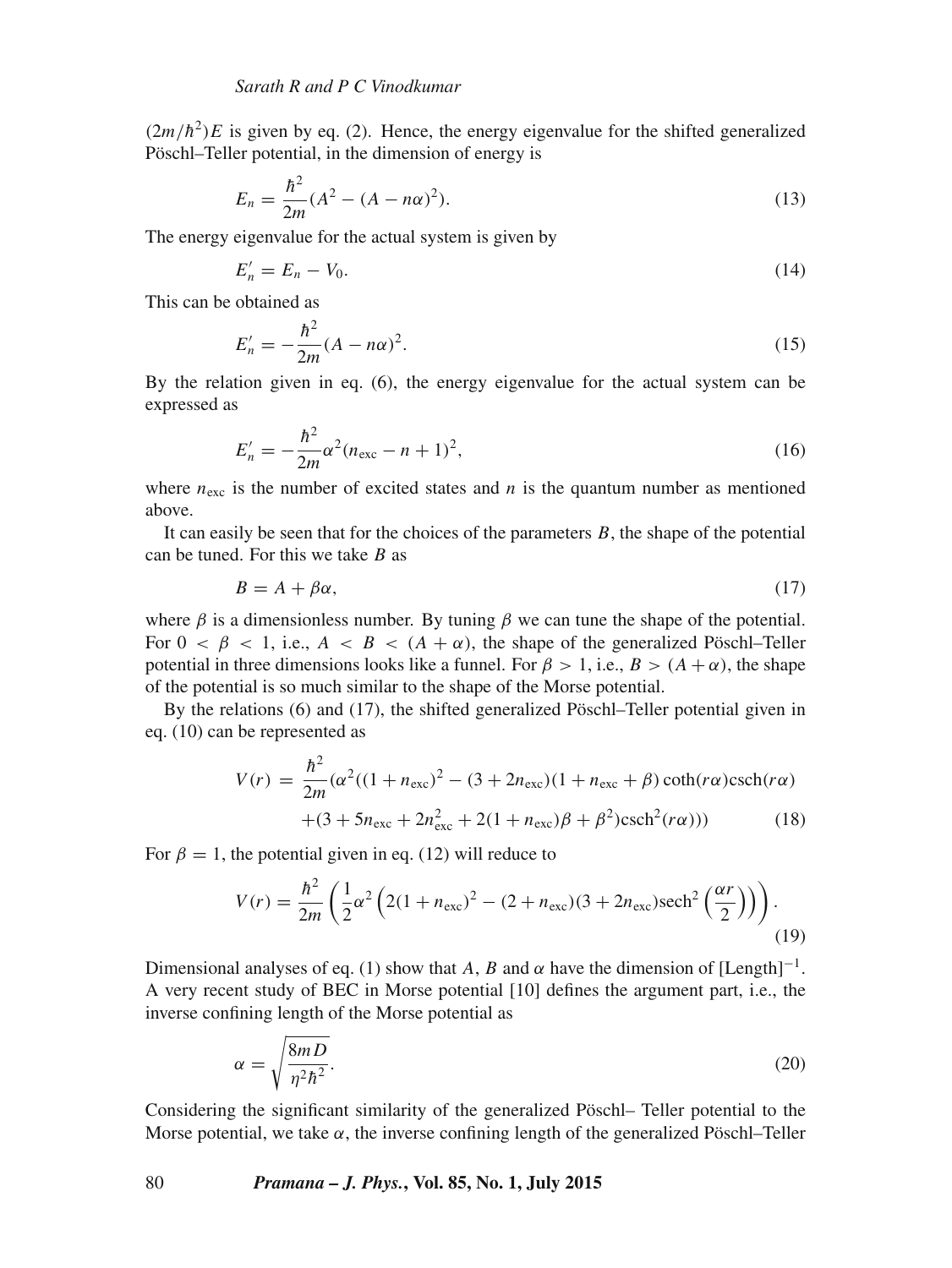potential in the same form as given in eq. (20), where D is the depth of the potential and  $\eta$ is a dimensionless number. By tuning  $n$  we can tune the potential from a strong confining potential to a free particle one as in ref. [10].

As harmonic potential is the simplest and the most favourable potential for the BEC, we equate the energy level difference between the first excited state and the ground state of generalized Pöschl–Teller potential to that of the harmonic potential, in order to get a physically meaningful value for the depth, D. For that, we assume that the frequency of the trap is the same in all directions and we take it as  $\omega = 2\pi \times 65$  [12]. The energy difference between two consecutive energy levels (*n* and  $n + 1$ ) is  $(\hbar^2/2m)\Delta'_n$ . Hence equating the energy difference between the first excited state and the ground state of the generalized Pöschl–Teller potential with  $\hbar \omega$ , for 10<sup>4</sup> number of <sup>39</sup>K atoms, by setting  $\eta = 1$ , we obtain the depth  $D = 5.38341 \times 10^{-37}$  J, where mass of a <sup>39</sup>K atom is  $m = 6.4700806796142 \times 10^{-26}$  kg. We shall keep this value for D constant, throughout the present study. The shifted generalized Pöschl–Teller potential corresponding to  $n_{\text{exc}}$ tuning,  $\beta$  tuning and  $\eta$  tuning are shown in figures 1, 2 and 3 respectively. The shifted potentials are given in the dimension  $\hbar = 2m = 1$ .

Figures 1 and 3 show two different ways to tune the generalized Pöschl–Teller potential from a strong confining potential to a free particle one. Figure 2 shows that by choosing suitable value for  $\beta$  we can adjust the shape of the confining potential. However, as the energy eigenvalue of the generalized Pöschl–Teller potential does not depend on  $\beta$  or B, the dynamics of the noninteracting BEC will not be affected by  $\beta$  tuning.

#### **3. BEC in a three-dimensional generalized Pöschl–Teller potential**

Here we consider the Bose–Einstein condensation of N noninteracting atoms of  $^{39}K$ trapped in a 3D generalized Pöschl–Teller potential. We aim to study the effects of different tuning schemes as mentioned in the previous section. For the ease of calculation, we consider the shifted generalized Pöschl–Teller potential. Similar analyses are



**Figure 1.** Variation of shifted potential  $V(r)$  with respect to the tuning in the number of excited states,  $n_{\text{exc}}$ , for  $\beta = 1.5$  and  $\eta = 1$ . The dotted blue line is for  $n_{\text{exc}} = 10$ , the red dashed line is for  $n_{\text{exc}} = 20$  and the solid black line is for  $n_{\text{exc}} = 30$ .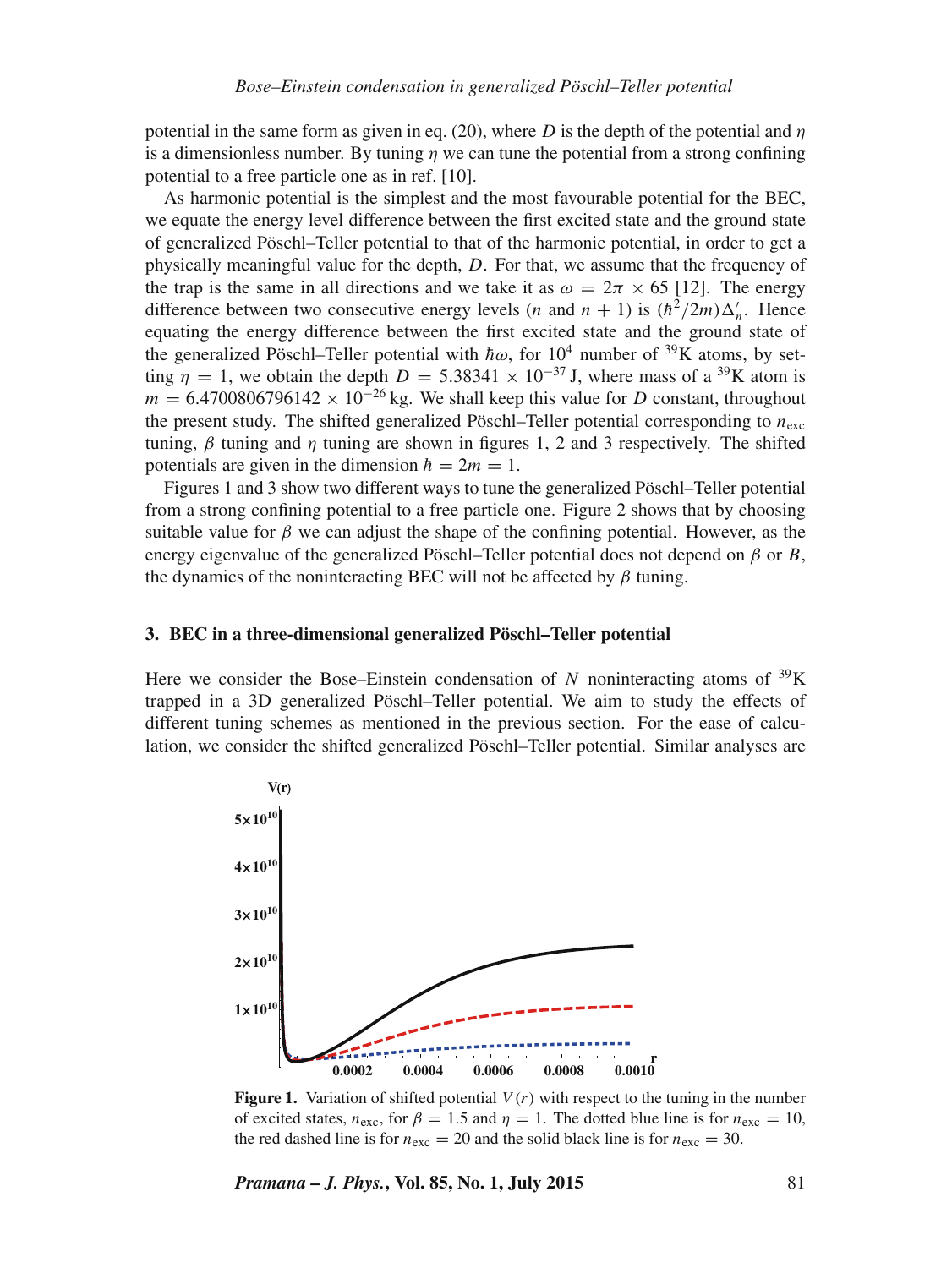

**Figure 2.** Variation of shifted potential  $V(r)$  with respect to the tuning of  $\beta$ , for  $n_{\text{exc}} = 10$  and  $\eta = 1$ . The dotted blue line is for  $\beta = 0.5$ , the solid black line is for  $\beta = 1$  and the red dashed line is for  $\beta = 1.5$ .

available in [18]. However, in the present case, it has been possible to tune the potential in three different ways as we described in the previous section.

We investigate the effect of different tuning schemes of the potential on transition temperature  $(T_c)$ . For this, we consider the condensation of  $N = 10^4$  atoms. We take the mass of  $39K$  atom in kilogram as mentioned in the previous section, so that the energy will be in Joule. Now by equating the chemical potential to the ground-state energy ( $\mu = E_0$ ), critical temperature  $(T_c)$  can be obtained from the relation given by [18]



**Figure 3.** Variation of shifted potential  $V(r)$  with respect to the tuning of  $\eta$ , for  $n_{\text{exc}} =$ 10 and  $\beta = 1.5$ . The solid black line is for  $\eta = 1$ , the red dashed line is for  $\eta = 1.1$ and the dotted blue line is for  $\eta = 1.2$ .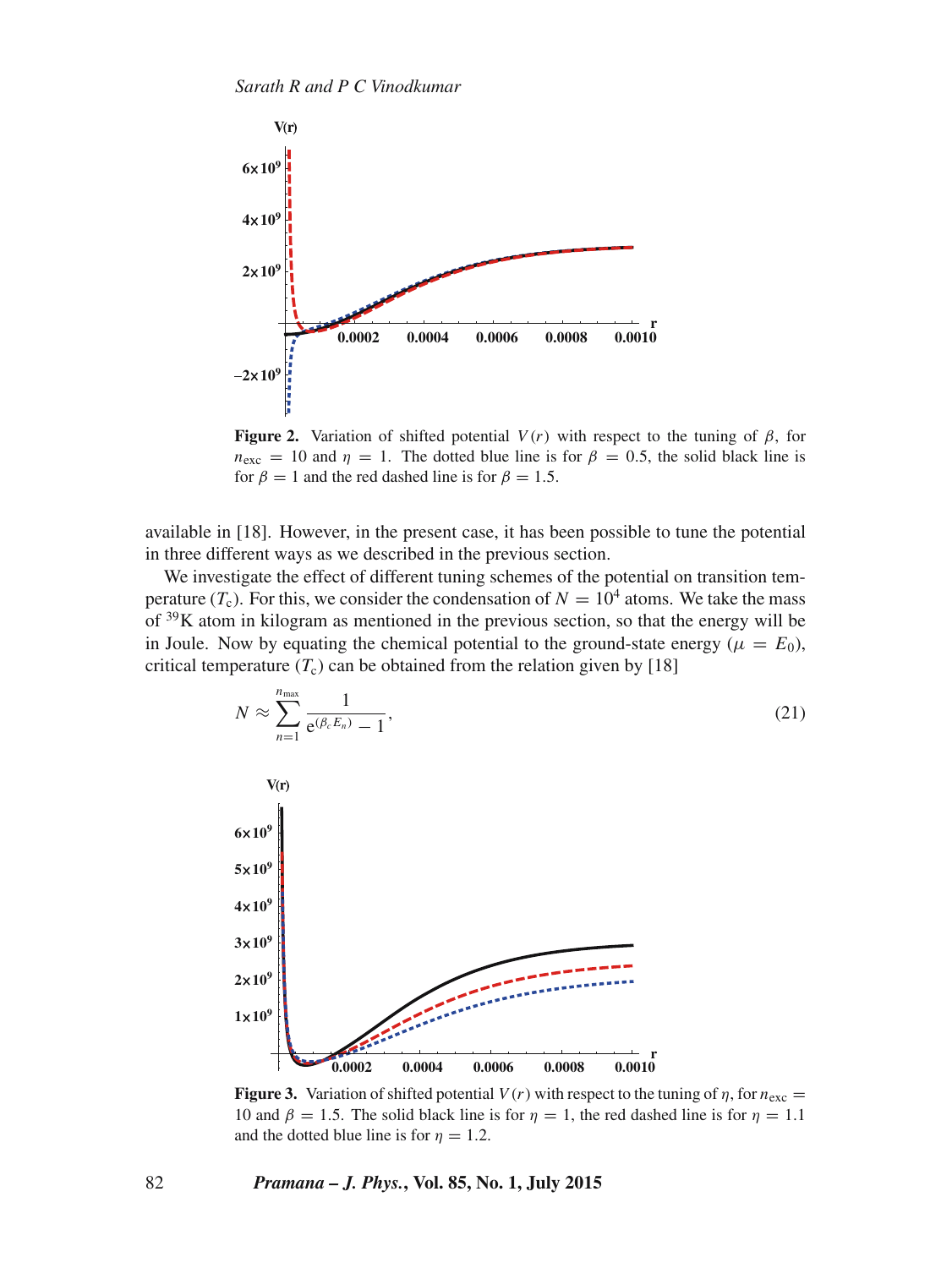

**Figure 4.** Variation in transition temperature  $(T_c)$  with respect to the  $\eta$  tuning, for different values of  $n_{\text{exc}}$ . The red dashed line is for  $n_{\text{exc}} = 5000$ , the solid black line is for  $n_{\text{exc}} = 10^4$  and the blue dotted line is for  $n_{\text{exc}} = 20000$ . Here  $N = 10^4$ .

where  $\beta_c = 1/(k_B T_c)$  at  $T = T_c$  and  $E_n$  is the energy eigenvalue of the *n*th state. Equation (21) is solved numerically to get the value of  $T_c$ . The variation of  $T_c$  for  $\eta$ tuning corresponding to different choices of the excited states  $n_{\text{exc}}$  and the number of particles N are shown in figures 4 and 5 respectively.

Increase in  $n_{\text{exc}}$  and decrease in  $\eta$  increase the strength of the confinement. As the strength of the confinement decreases, the particle becomes more free, hence further lowering in  $T_c$  is needed for the condensation to take place. Figure 5 shows the effect of the number of  $39K$  atoms trapped in the potential. As the number of particles increases by keeping the strength of the potential constant, the transition temperature also increases.



**Figure 5.** Variation in transition temperature  $(T_c)$  with respect to the  $\eta$  tuning, for different values of N. The red dashed line is for  $N = 8000$ , the solid black line is for  $N = 10^4$  and the blue dotted line is for  $N = 12000$ . Here  $n_{\text{exc}} = 10^4$ .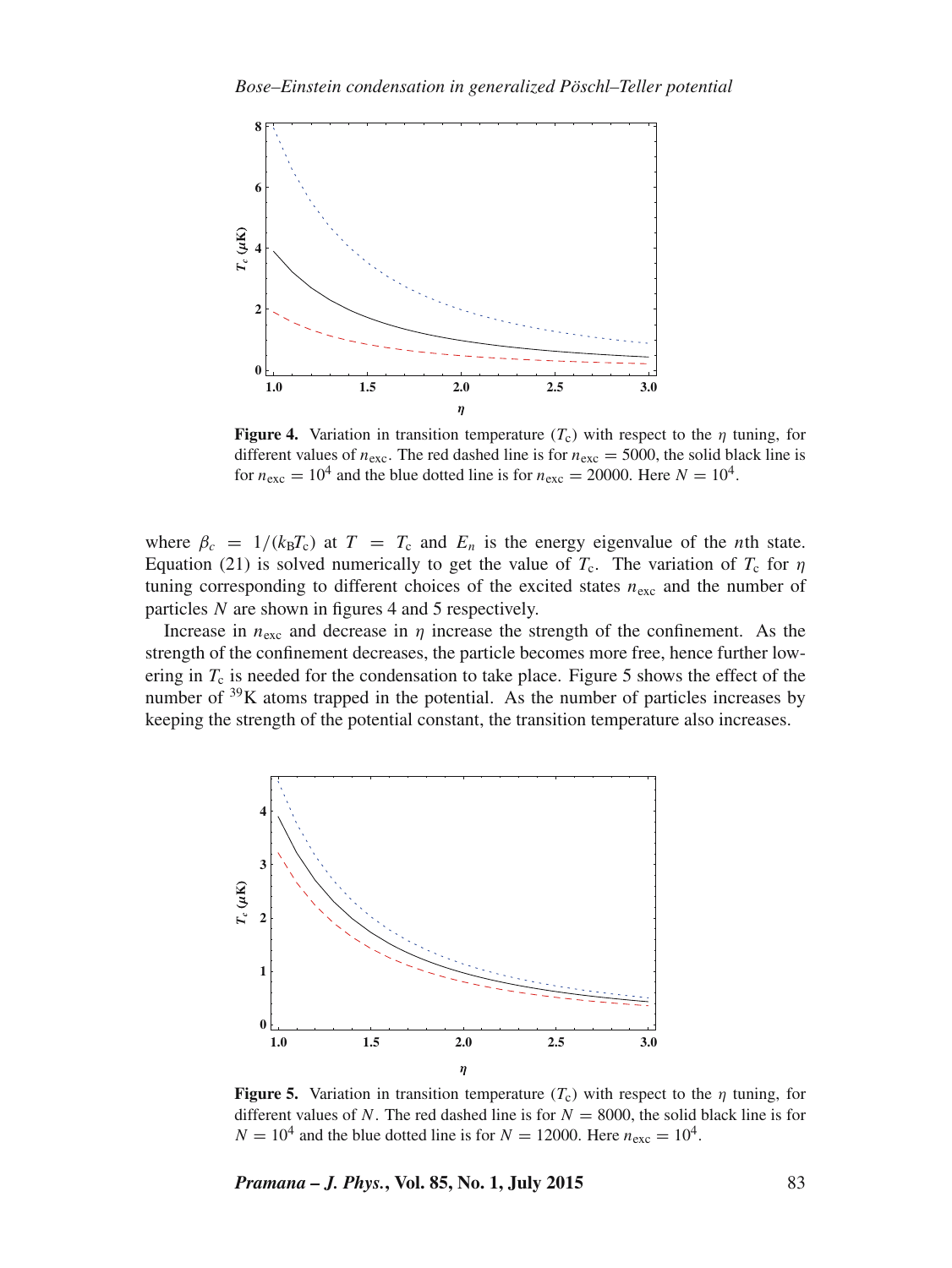

**Figure 6.** Chemical potential  $\mu$  vs.  $T/T_c$  for different values of  $n_{\text{exc}}$ . The red dashed line is for  $n_{\text{exc}} = 5000$ , the solid black line is for  $n_{\text{exc}} = 10^4$  and the blue dotted line is for  $n_{\text{exc}} = 20000$ . Here  $\eta = 1$  and  $N = 10^4$ .

Now the chemical potential  $(\mu)$  can be obtained, for a gas of N identical bosons, by solving the relation

$$
N = \sum_{n=0}^{n_{\text{max}}} \frac{1}{e^{\beta_c (E_n - \mu)} - 1}
$$
 (22)

which can be rewritten as

$$
N = N_0 + \sum_{n=1}^{n_{\text{max}}} \frac{1}{e^{\beta_c (E_n - \mu)} - 1},
$$
\n(23)

where

$$
N_0 = \frac{1}{e^{\beta_c(E_0 - \mu)} - 1},\tag{24}
$$



**Figure 7.** Chemical potential  $\mu$  vs.  $T/T_c$  for different values of  $\eta$ . The solid black line is for  $\eta = 1$ , the red dashed line is for  $\eta = 2$  and the dotted blue line is for  $\eta = 3$ . Here  $n_{\text{exc}} = 10^4$  and  $N = 10^4$ .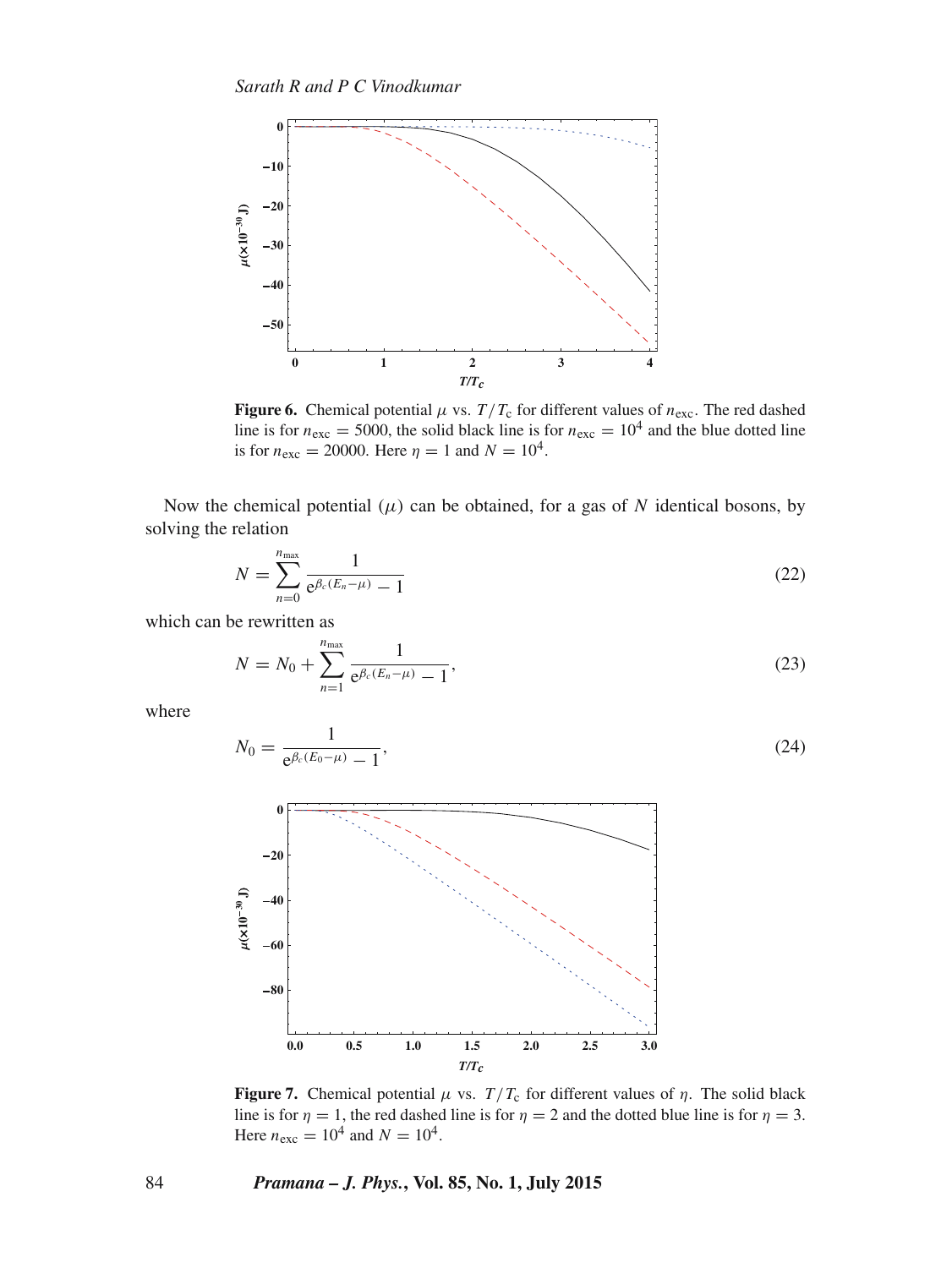

**Figure 8.** Chemical potential  $\mu$  vs.  $T/T_c$  for different values of N. The red dashed line is for  $N = 8000$ , the solid black line is for  $N = 10<sup>4</sup>$  and the blue dotted line is for  $N = 12000$ . Here  $\eta = 1$  and  $n_{\text{exc}} = 10^4$ .

where  $E_n$  is the energy of the *n*th state. The variation of  $\mu$  as a function of  $T/T_c$  for the allowed different choices of number of excited states  $n_{\text{exc}}$ , parameter  $\eta$  and number of particles  $N$  are shown in figures 6, 7 and 8 respectively. Figures 6 and 7 show that, as the strength of the confinement increases by increasing the number of excited states  $n_{\text{exc}}$  and decreasing  $\eta$  at a particular temperature, the chemical potential increases. Chemical potential is defined as the change in energy of the system when a particle is removed from the system. As the confinement increases by increasing  $n_{\text{exc}}$  and decreasing  $\eta$ , the magnitude of the energy eigenvalue of the excited state increases. This is why the chemical potential increases as  $n_{\text{exc}}$  increases and  $\eta$  decreases for a particular temperature. Figure 8 shows that increase in  $N$  at a particular temperature increases the



**Figure 9.** Condensate fraction vs.  $T/T_c$  for different values of  $n_{\text{exc}}$ . The red dashed line is for  $n_{\text{exc}} = 5000$ , the solid black line is for  $n_{\text{exc}} = 10^4$  and the blue dotted line is for  $n_{\text{exc}} = 20000$ . Here  $N = 10^4$  and  $\eta = 1$ .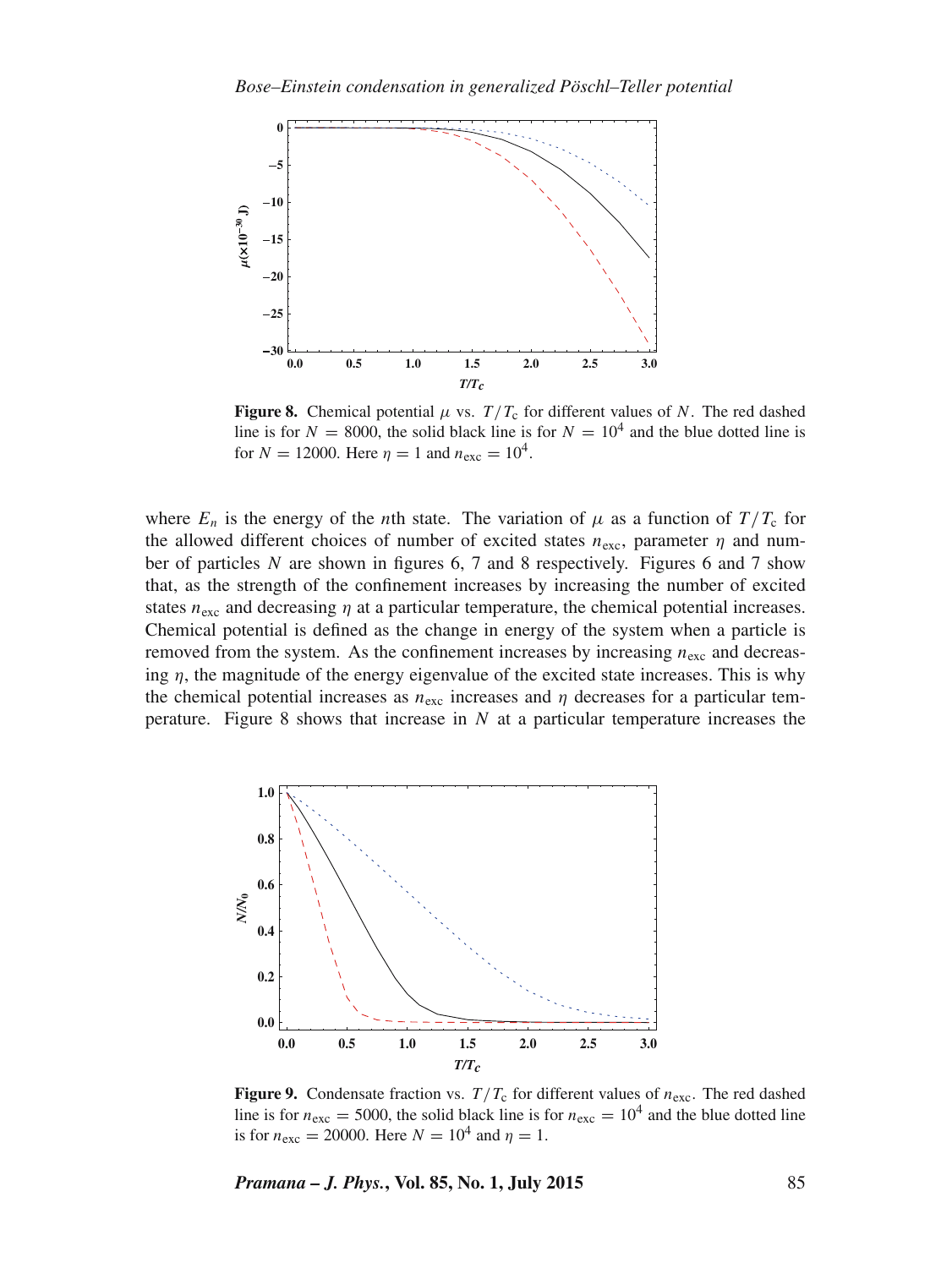

**Figure 10.** Condensate fraction vs.  $T/T_c$  for different values of  $\eta$ . The black solid line is for  $\eta = 1$ , the red dashed line is for  $\eta = 2$  and the blue dotted line is for  $\eta = 3$ . Here  $N = 10^4$  and  $n_{\text{exc}} = 10^4$ .

chemical potential. This can be understood from the definition of the chemical potential itself.

The average number of particles in the ground state can be obtained by substituting  $\mu$ in eq. (24). For  $N = 10^4$ ,  $\eta = 1$  and for  $n_{\text{exc}} = 5000$ ,  $10^4$ , 20000, the condensate fraction as a function of  $T/T_c$  are computed and the results are shown in figure 9. Figure 10 shows the condensate fraction as a function of temperature for  $n_{\text{exc}} = 10^4$ ,  $N = 10^4$  and for  $\eta = 1, 2, 3$ . Figure 11 shows similar results for the condensate fraction as a function of temperature for  $n_{\text{exc}} = 10^4$ ,  $\eta = 1$  and for  $N = 8000$ ,  $10^4$ , 12000. It is clear that as the strength of the confinement and particle decreases for a particular temperature, the condensate fraction decreases.



**Figure 11.** Condensate fraction vs.  $T/T_c$  for different values of N. The red dashed line is for  $N = 8000$ , the black solid line is for  $N = 10<sup>4</sup>$  and the blue dotted line is for  $N = 12000$ . Here  $\eta = 1$  and  $n_{\text{exc}} = 10^4$ .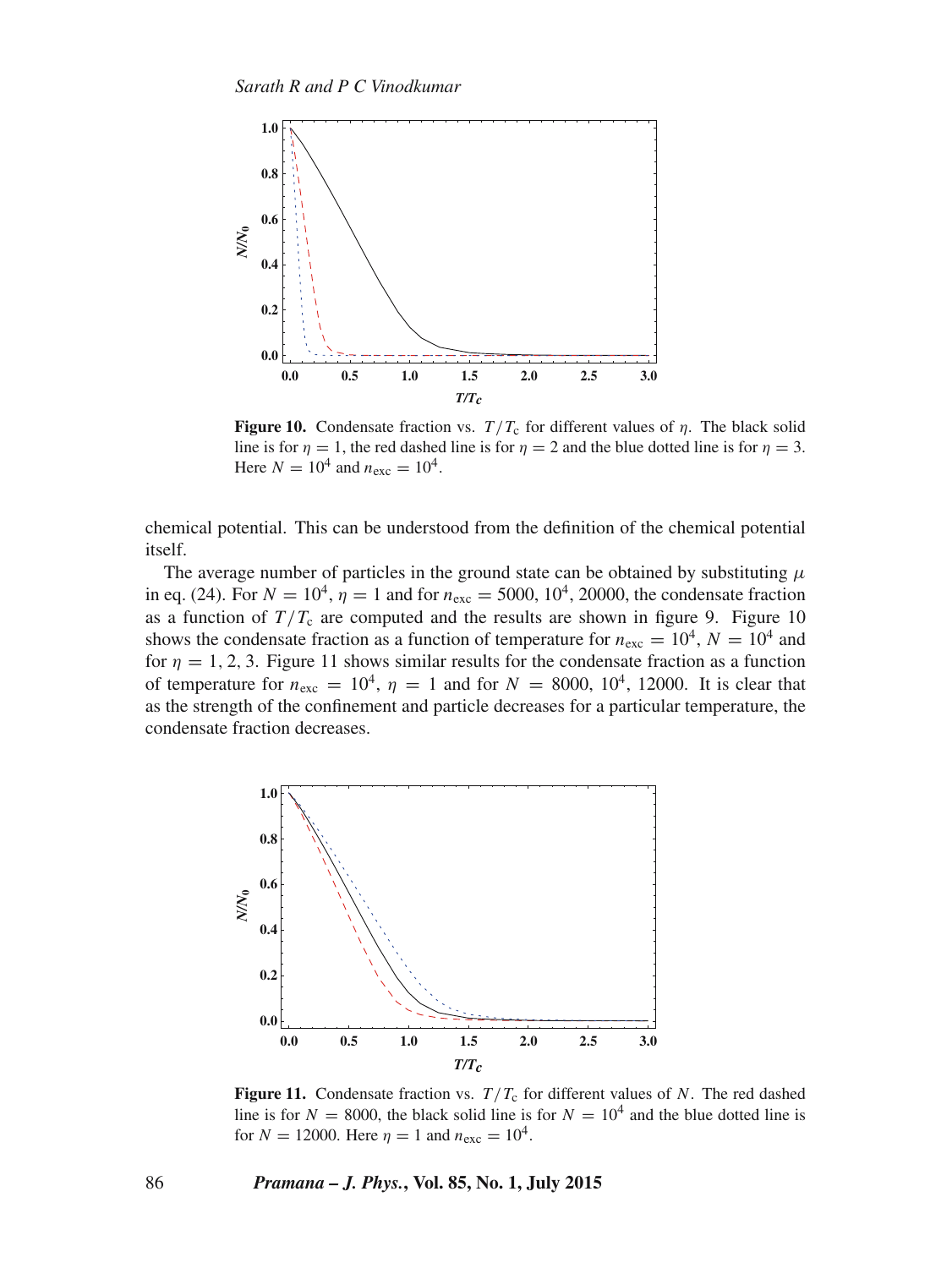

**Figure 12.** Density profile for the BEC in generalized Pöschl–Teller potential corresponding to the change in  $n_{\text{exc}}$ . The thick dotted black line is for  $n_{\text{exc}} = 50$ , the blue solid line is for  $n_{\text{exc}} = 100$  and the red dashed line is for  $n_{\text{exc}} = 150$ . Here  $\eta = 1$  and  $\beta = 1$ .

For noninteracting BEC, the ground-state solution is the ground-state solution of the Schrödinger equation itself. Thus, the density profile for the ground state is important. We present the density profile for the ground state with respect to the choices of the number of excited states  $n_{\text{exc}}$ , corresponding to the change in  $\eta$ , as these two parameters determine the strength of the confining potential and also corresponding to different choices of parameter  $\beta$ , which decides the shape of the potential. Absolute square of the normalized wave function gives the density profile. Here we normalized the wave function numerically between  $r = 0$  and  $r = 2 \times 10^{-4}$ . The density profiles are shown in figures 12–14, for the three cases discussed above.



**Figure 13.** Density profile for the BEC in generalized Pöschl–Teller potential corresponding to the change in  $\beta$ . The thick dotted black line is for  $\beta = 0.5$ , the blue solid line is for  $\beta = 1$  and the red dashed line is for  $\beta = 1.5$ . Here  $\eta = 1$  and  $n_{\text{exc}} = 100$ .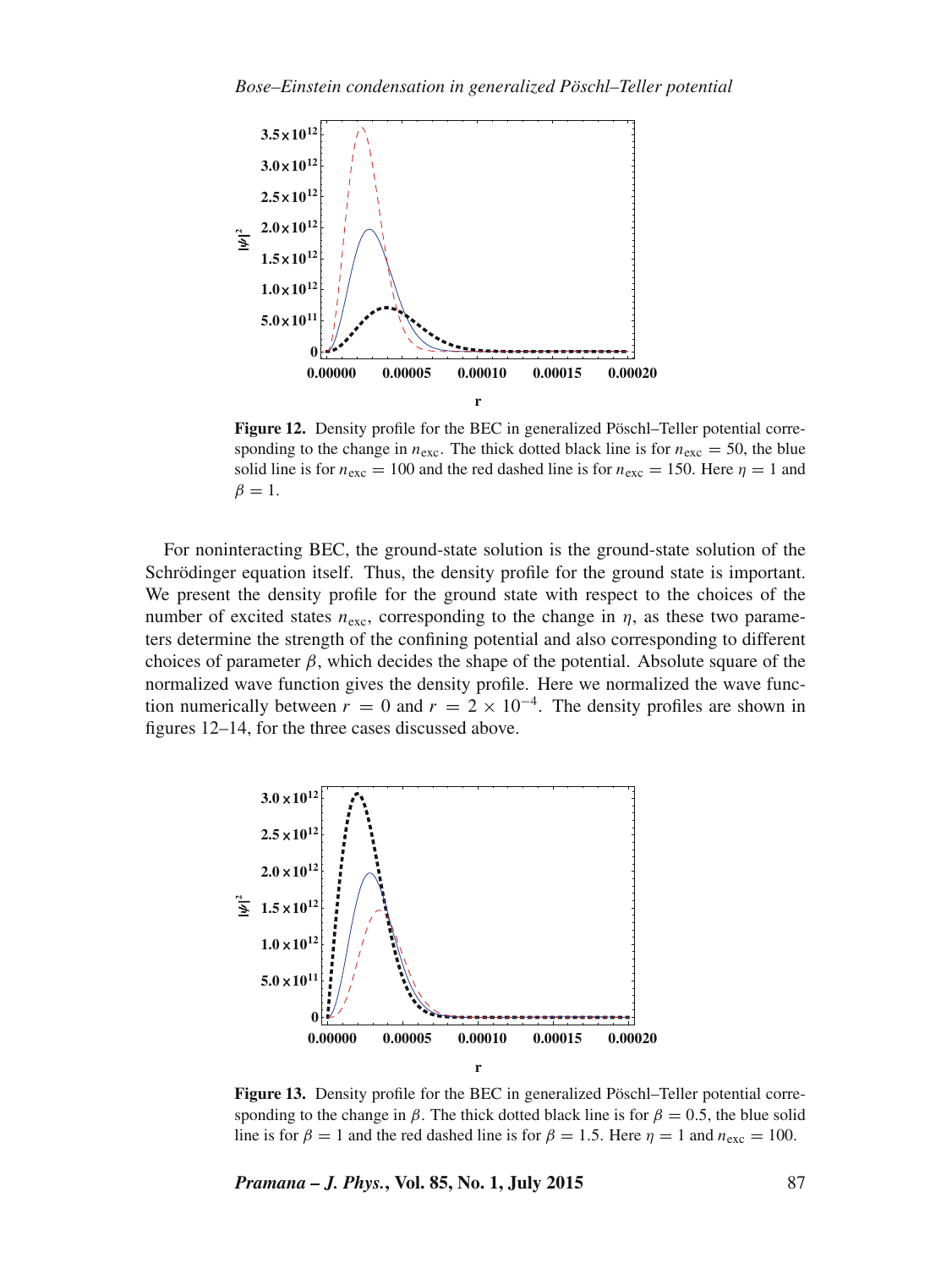

**Figure 14.** Density profile for the BEC in generalized Pöschl–Teller potential corresponding to the change in  $\eta$ . The blue solid line is for  $\eta = 1$ , the thick dotted black line is for  $\eta = 1.5$  and the red dashed line is for  $\eta = 2$ . Here  $\beta = 1$  and  $n_{\text{exc}} = 100$ .

Figures 12 and 14 show the results as we expected. As the confined gas becomes free, the density profiles spread over the limit. However, density profile shown in figure 14 indicates that, even though the dynamics does not depend on  $\beta$  tuning, the ground-state solution depends on it. Thus, by suitable tuning of  $\beta$ , the phase-space density can be modified without affecting the dynamics and can enhance the quality of the condensate.

#### **4. Conclusion**

We have analysed and modified the generalized Pöschl–Teller potential given in unknown parameters A, B and  $\alpha$  to the potential form with parameters which are physically meaningful. This modification of the generalized Pöschl–Teller potential and the particular choice of the parameters allow us a means to control the number of excited states, shape of the potential and also the strength of the confinement. We can tune the generalized Pöschl–Teller potential from a strong confining potential to a free particle one by suitably tuning  $n_{\text{exc}}$  and  $\eta$ , whereas the shape of the generalized Pöschl–Teller potential can be tuned from a funnel shape to a Morse potential shape by the suitable tuning of  $\beta$ . Furthermore, we have obtained the energy eigenvalue for the actual generalized Pöschl–Teller potential from the SUSY QM solution.

The dynamics of noninteracting BEC of  $39K$  atoms trapped in the generalized Pöschl– Teller potential have been studied with respect to the  $n_{\text{exc}}$  and  $\eta$  tunings. The effect of such tuning on the condensate fraction  $(N_0/N)$  as well as on the chemical potential is an important result which may find applications in quantum information technology and quantum computers. As the solution of the Schrödinger equation for the potential does not depend on  $\beta$ , the dynamics have no dependence on it. However, the density profile for the ground-state solution of the noninteracting BEC depends on  $n_{\text{exc}}, \beta$  and  $\eta$  parameters. The  $\beta$  tuning can be used to enhance the quality of the condensate, without affecting the dynamics of the condensate.